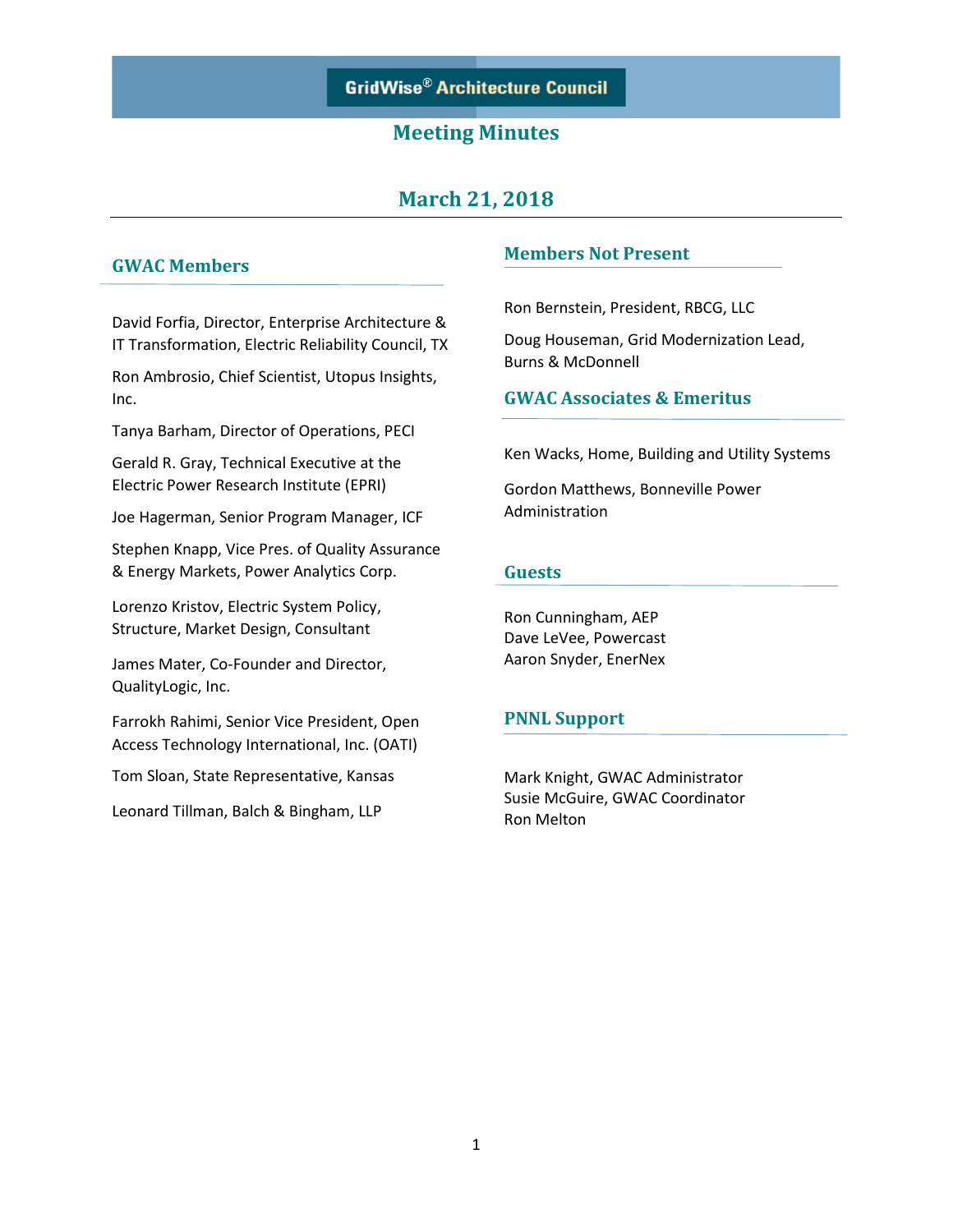# **March 21, 2018**

#### **GWAC Online Meeting**

David Forfia called the meeting to order at 10:05 a.m.

Mark noted that the meeting reached a quorum.

David asked for a motion to approve the January minutes. Stephen Knapp gave the motion and Tonya Barham seconded the motion.

Mark reviewed the Administrative business. He noted that Leonard Tillman and Joe Hagerman have each been notified of their approval as GWAC members.

The SEPA Grid Evolution Summit (July  $9 - 12$ ) has been added to the list of upcoming events.

- IEEE PES T&D Expo Denver 16-19 April
- TESC 2018 MIT Cambridge June 12-14
- SEPA Grid Evolution Summit July 9-12
- IEEE PES General Meeting, August 5-9, 2018 Portland, OR

Mark has the Framework 2018 which is underway posted on the GWAC Sharepoint. Also the case study template is posted on the Sharepoint.

Mark has not decided how best to do the updates, perhaps people can work offline on their sections and then remerge their input into the main document. Mark requested everyone to only work on their assigned sections.

Mark is planning to have a GWAC meeting on Wed. in Denver IEEE PES T&D. James asked if we would get a room for this meeting. Mark will try to get a room but it will also be an online meeting. The meeting would start at 11am Denver time.

#### **Action Mark: Set up a meeting room in Denver for the April GWAC call.**

Mark brought up the subject of a GWAC resume, something to recognize the GWAC contributions and its impact. Mark referred back to a presentation that Ron developed in 2012. Mark referred to a NARUC document that referred to GWAC extensively. Mark noted work that Ken Wacks and Ron Ambrosio did on an ISO Technical Report that became ISO/IEC TR 15067-3-2:2016 was noted.

A GWAC one page document would help the GWAC from a marketing perspective, and it would better enable outreach activities. Also it would help Mark as he works on the development of a new version of the GWAC website.

Leonard Tillman said such a document would show how others are relying on that work and how the work has been cited.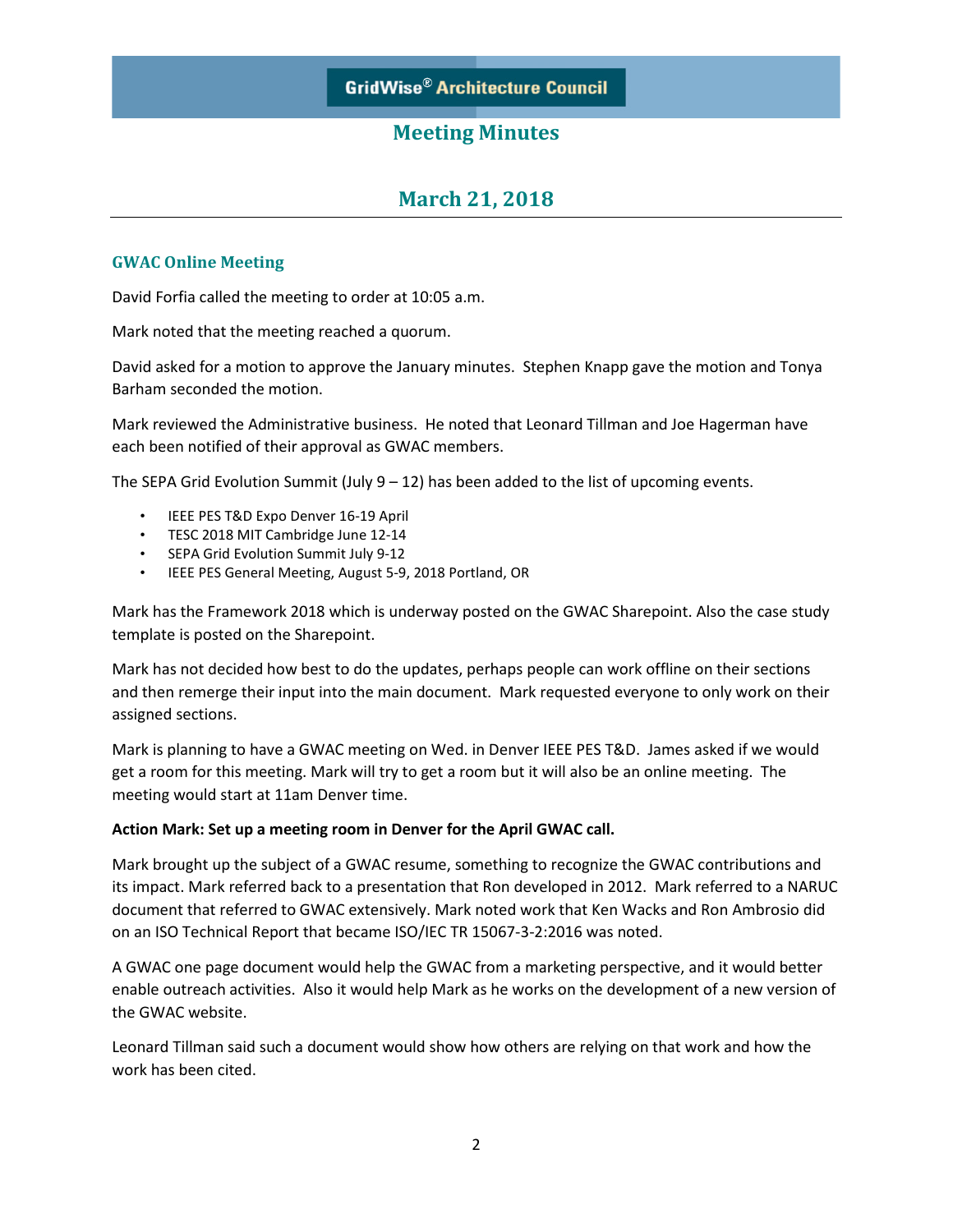# **March 21, 2018**

Ron Ambrosio said Congress referenced GWAC in 2007 around the rollout of the topic of interoperability. GWAC was the driving force behind interoperability.

Mark said if the group can identify significant contributions by the GWAC please send it to Mark and Susie. Mark will get a draft one page document and send it out to the group for review and input.

David Forfia thought it could be described as a brand book.

Ken called in from the International Standards meeting. He noted that he has written about two dozen papers on GWAC. Ken introduced his international working group to the GWAC meeting. They are meeting in Toronto this week.

Mark noted that the TESC18 sponsorship packet has gone out to all GWAC members. We have a couple of sponsors signed on but more will be needed.

The website for the meeting is up.

Mark is hoping to identify a Boston hotel for TES18 that will be the GWAC main hotel. David noted that the group can send in suggestions and that the GWAC team can make reservations on their own. It doesn't have to be a single hotel, it could be a group of hotels that are nearby each other.

#### **Action: Susie and Mark to look into Boston Hotels**

The MIT Kresge auditorium has been selected as the TESC18 meeting venue. A tutorial is planned for the first day.

The GWAC foundational session is being planned and keynote speakers are being identified. Mark and Chris V have been working on a list. The regulatory panel is being planned.

Mark reviewed progress on the TE Framework Refresh. Teams have been assigned and each has a leader. Coordination calls are in progress. Mark named the members of each team.

Tanya would like to be in the business model section.

Lorenzo asked Mark about each of the four sections. He asked if Mark could send out a list of who is on what committee.

#### **Action Mark: send out a list of Framework Teams.**

Ken Wacks noted that his ISO/IEC Working group is developing international gateway standards for cyber security to provide customer privacy, safety, and data security. Also, this group is focusing on energy management and TE in homes and buildings. He said the group is working on distributed energy management for apartment buildings based on a proposal from the Republic of Korea.

Mark noted that a suggestion in Kansas City was to have a GWAC glossary. He has started one on the GWAC Sharepoint site. The group can discuss meanings for various GWAC related terms.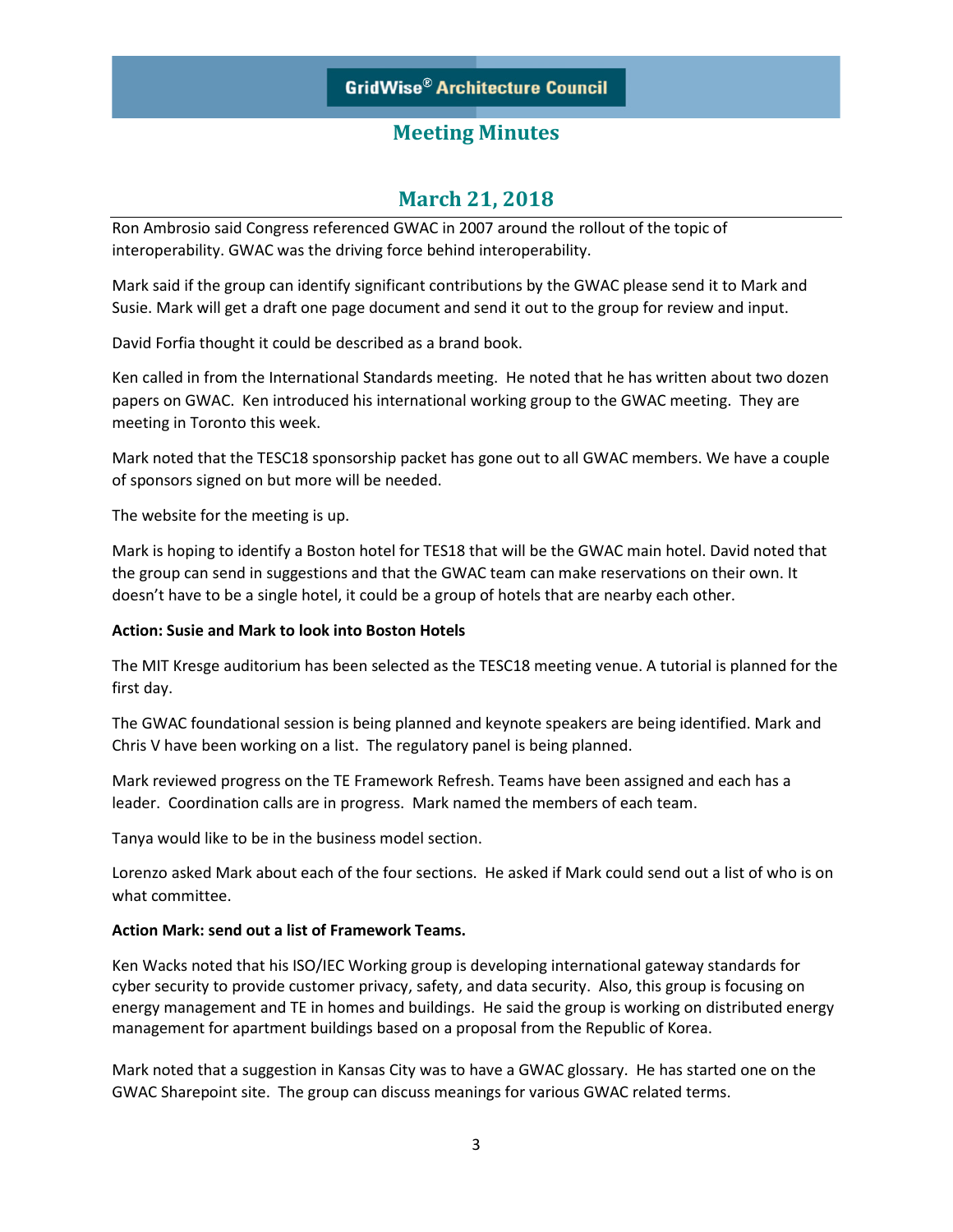# **March 21, 2018**

Mark noted that Ron Melton has been rewriting the Interop Vision paper and had discussed this in Kansas City. Ron had a recent call on this and received very helpful feedback. This paper will be published soon, Steve Widergren is reviewing it for publication.

Mark mentioned a subgroup to review principles. The proposed new principle is to reflect the need to consider storage.

Mark reviewed the Slido application for interactive voting. In a test with the TESC organizing committee last week it seemed to work very well.

Mark took a poll that will be open to the end of Thursday regarding the selection of White Papers from the list of suggestions from the GWAC team. He will send a message out to the GWAC after the call for voting.

Ron asked Mark to clarify what he is looking for, two paper topics or three? Mark is hoping to have at least one paper completed by the end of September 2018 which is the end of the government fiscal year.

#### **Action Mark: Send out the voting information on the GWAC white papers after the call.**

#### Liaison Reports

David noted that several GWAC members that are involved with SEPA. Mark is the Transactive Energy working group contact and he got dozens of responses after SEPA sent an announcement regarding his working group.

SEPA is GWAC's partner for the TESC18 conference. David will be leading an effort to get a strong attendance for this meeting and also will make calls to try to gain sponsorships at various levels to offsite facility costs which were not previously incurred by this conference.

Mark noted that many GWAC SEPA participants will attend the Grid Evolution summit. Mark said he is encouraged at how many utility and regulatory staff expressed interest in his SEPA TE working group.

### **Action: Mark to send David a link to Google Doc, regarding a review of where GWAC is on TE and a plug for the conference**

No other liaison point of contacts were on the call.

Joe Hagerman gave a brief introduction of himself as a new member. He noted that he has access to a wealth of resources that maybe relevant to GWAC. He looks forward to working with everyone and offered his assistance to the team.

Mark described the concept of white paper teams, he envisioned that each paper would be written by GWAC members but non-members could also contribute so long as the majority of authors are GWAC members.